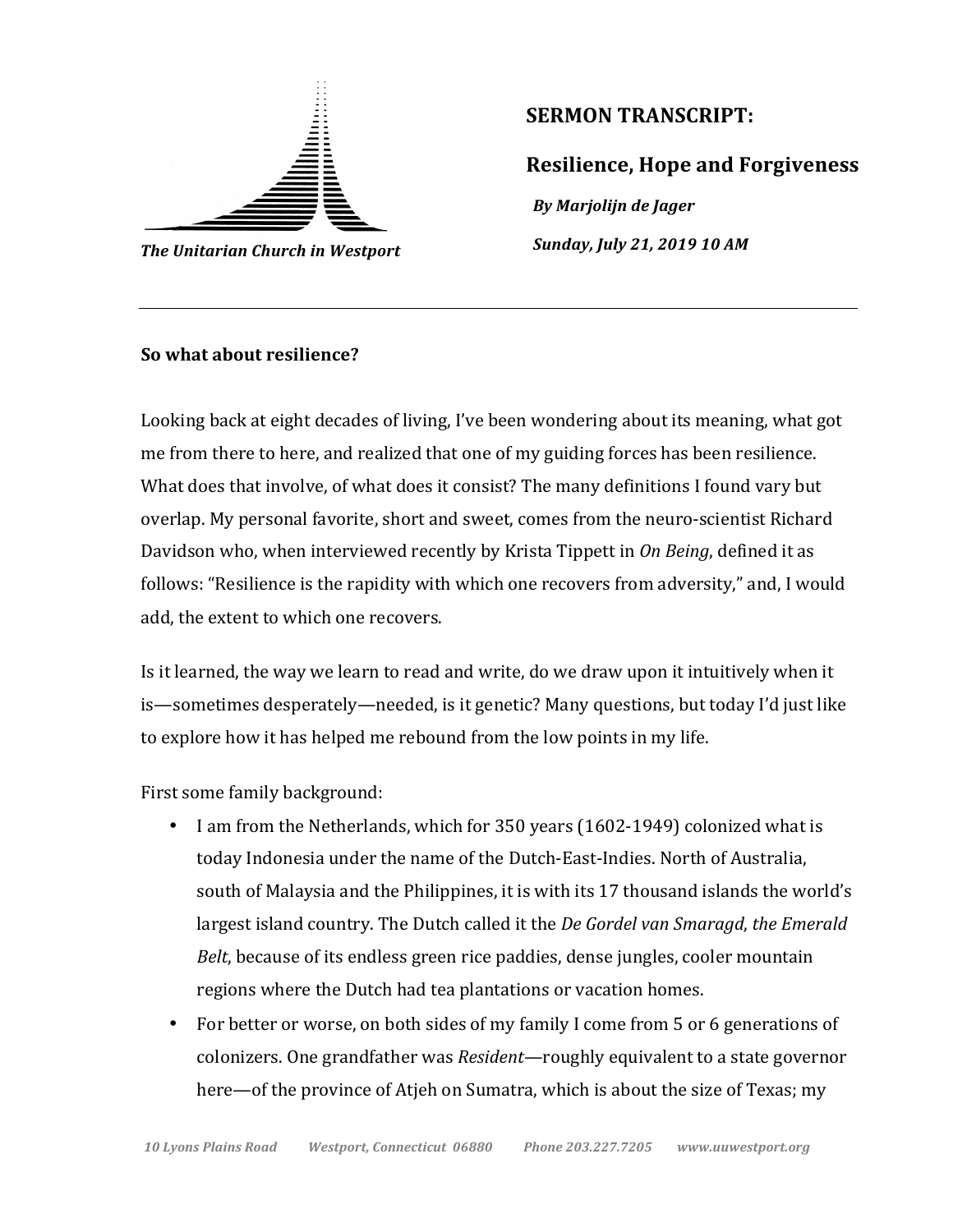other grandfather was employed his entire life by the Dutch-East-Indies railways on the island of Java. As a young, just out of college engineer, my father worked on Borneo for Royal Dutch oil, better known as Shell Oil. I was born on Borneo in 1936, in an oilfield where a handful of houses and a two-bed hospital stood on poles—in part to protect us from snakes and other unwelcome intruders—far enough inland that my birth wasn't registered in Samarinda, a city on the east coast, until I was already six weeks old.

- In 1939, my father was sent to the USA for a year. Although my mother had left him when I was one year old, they were not yet divorced; for a variety of reasons he was trying to convince her to stay in the marriage. Knowing she was eager to see America, he had her follow him to California with me, now barely 4. A few months later she read the headlines in the paper that was shoved under the hotel room door, saw that the Germans had bombed Rotterdam and invaded the Netherlands. Thus, we could not go there; my father was drafted into the Dutch-East-Indies air force, while my mother and I were not allowed to remain in America. My father was sure we'd be safe back in the Indies, so having no other choice we returned there, now to Java.
- Having overrun China (early 1930's) and Indo-China in 1940, the Japanese invaded the Dutch-East-Indies in March of 1942. Leaving the local population alone they almost immediately incarcerated the Dutch as Prisoners of War, together with the few British and Australians who were also living there.
- My father was shot down over the Java Sea, but the Japanese fished him out and imprisoned him in a camp in Japan. We didn't hear from him again until late 1945.
- More than 110,000 civilian prisoners like ourselves were locked up, plus another 37,000 soldiers and militia. The men and all boys over the age of 10 were sent to men's camps, in former convents, schools, army barracks; women and children were transported to blocks of residential neighborhoods, but now one family to a room, a mother and her children, no matter how many. This is what happened to my mother and me. I was  $5\frac{1}{2}$ . I remember we were forced to move into the garage of the small house we'd occupied before the war, while four other women moved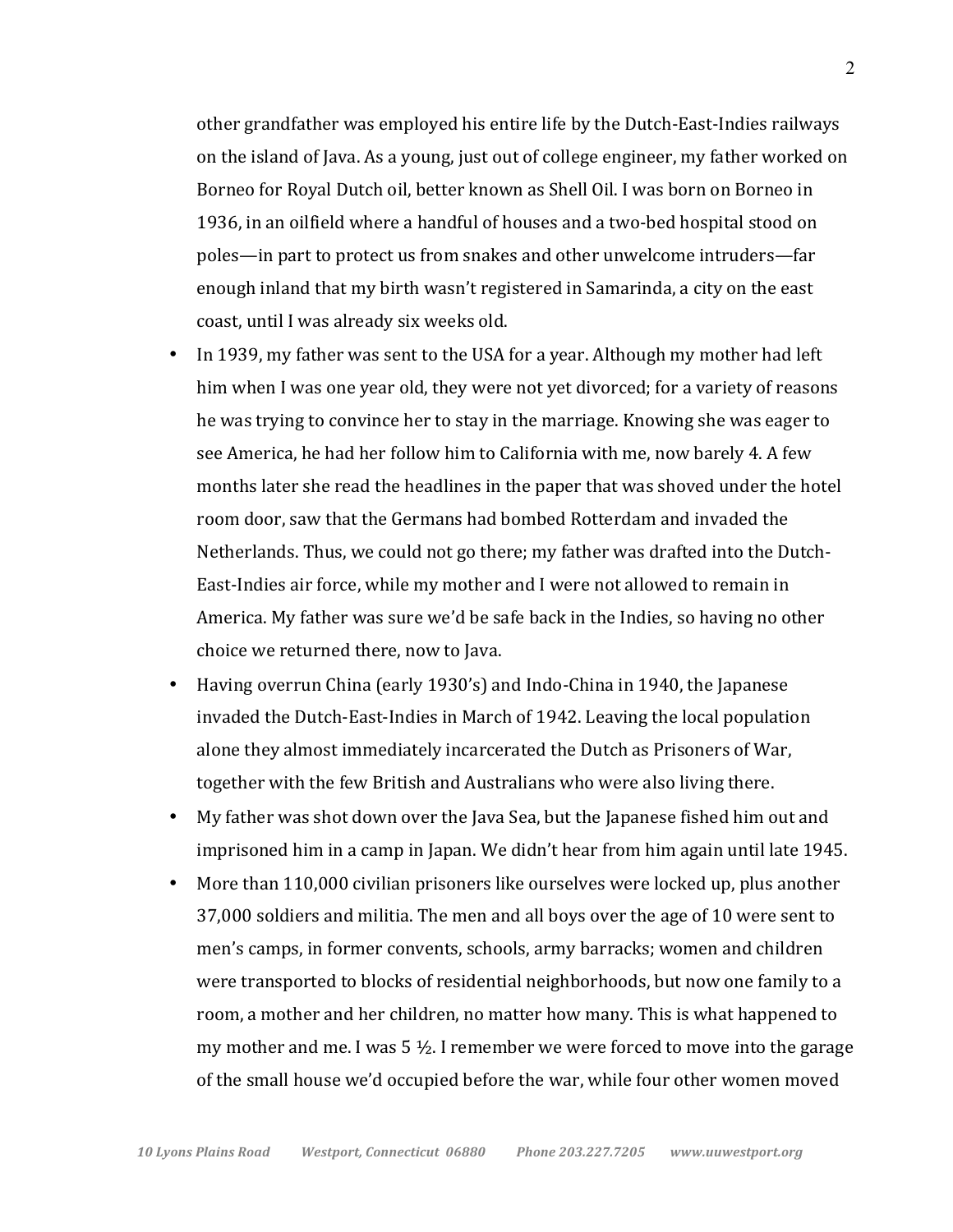in with their kids. The Japanese built barbed wire and bamboo fences around the equivalent of about 5 square city blocks. At first one could still leave the camp to go to the market or visit friends and family. But after a few months the gates were locked and all contact with the outside world was gone. For  $3\frac{1}{2}$  years no mail, no newspapers, no radio, nothing. For 3  $\frac{1}{2}$  years we didn't know whether my grandmother in Amsterdam was alive or not, whether Europe was still at war or not. Nothing but a daily life of hunger, vermin, diseases, heat, and not knowing if or when it would end.

- Twice a year the Japanese would round up those boys who had reached their  $10^{th}$ birthday and haul them off. I clearly remember that semi-annual procession of mothers, some weeping, others stoic as they accompanied their small sons to the gate, watched them being loaded onto trucks, no idea where they were being taken or if they would ever see them again.
- Twice we were transported to other camps, taking only what we could carry, except for the mattress you slept on, which the Japanese were kind enough to move. These camps consisted of long rectangular bamboo-and-rattan barracks, with planks like shelves along the sides serving as beds: 5000 women and children, 20 inches per child, 30 per adult. All of it under increasingly worse conditions: rats in the rafters looking down on us; a handful of rice per person per meal, sometimes just duck feed or unchewable, indigestible waterlily stems posing as a vegetable; killing flies with the palm of your hand because a pile of 100 dead flies would be awarded with one vitamin-filled hot chili pepper; roll call three times a day in an open field as we bowed Japanese style: *yotskay, kiray, naoray* all in a strict, ritual manner. Bowing not low enough or straightening up too quickly meant beatings or worse. One form of punishment, head being shaved with a shard of glass, was so common that the women would simply wrap a scarf around their bloodied scalp and carry on. Huge barrels of water stood in a separate vast barracks for bathing, using a small cup to rinse with and brushing our teeth with ash. Education was strictly forbidden. Nevertheless, my mother refused to have her child be illiterate and, although not an educator, took it upon herself to teach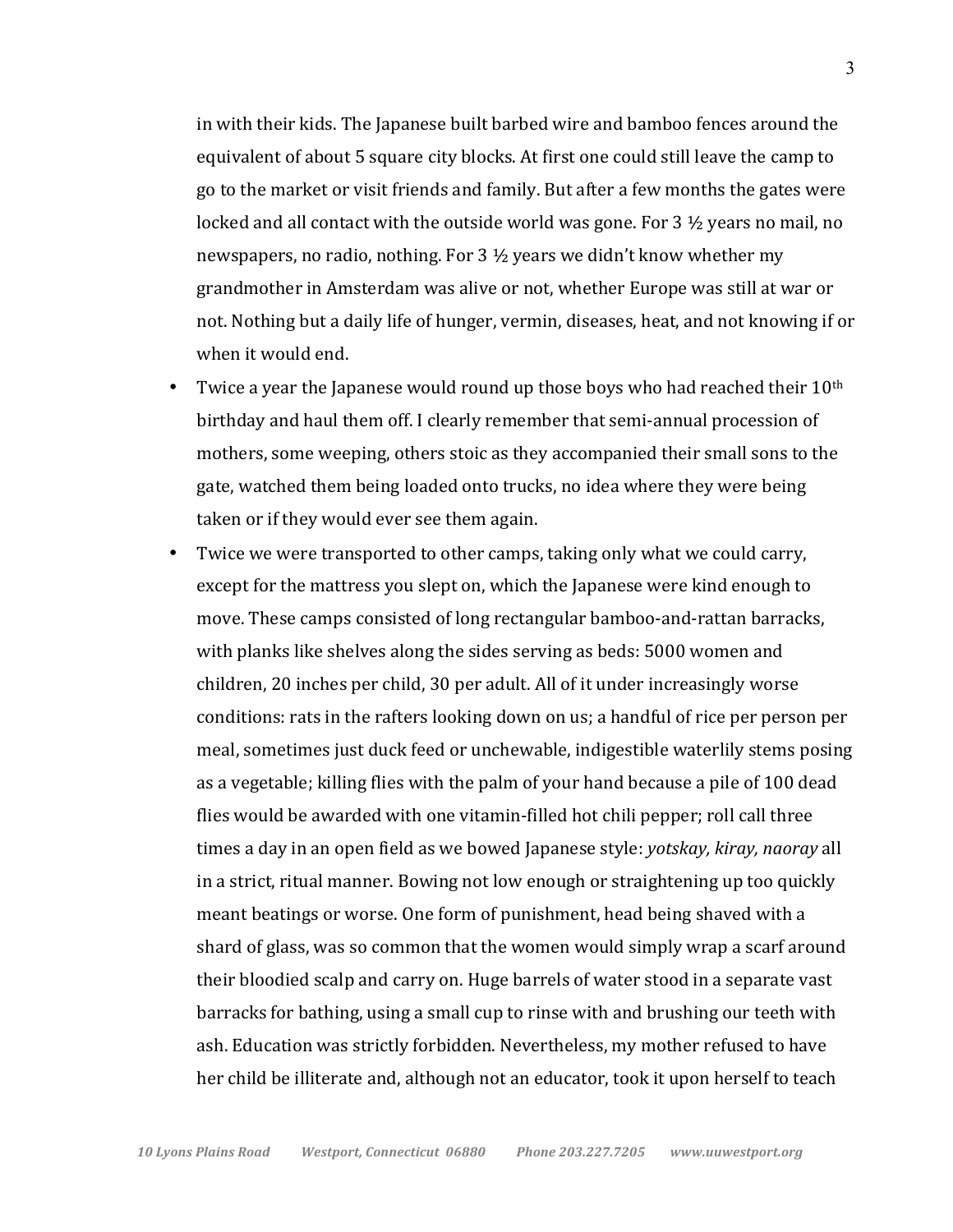me and a few other children to read and write with a stick in the sand while her closest friend stood guard. To her credit, all but one of us miraculously made it into  $4<sup>th</sup>$  grade after the war.

In the first camp, our garage had a footpath leading to an outer street with a view of the barbed wire fence. I don't remember what I 'd done wrong, though I know little 6-year old girls can be quite exasperating, even infuriating, at times. Whatever the reason, my mother had enough of me. She packed a wicker basket with some clothes and sent me on my way, saying I'd better not come back as she wouldn't have anything further to do with me. When I said tearfully I'd go to Auntie Ans at the other side of the camp, she said: "She won't take you; who would ever want you?" I sat on a huge rock in the street outside for the rest of the day and cried and cried and cried. Toward evening my mother came out, told me I had one last chance, put the basket by the foot end of the bed. There it stayed. A reminder. And I heeded it. For the next 12 years or so. I became what Simone de Beauvoir in the first volume of her autobiography called *a Dutiful Daughter*. Dutiful, indeed. Just coping can be a form of resilience, too. As an adolescent in Amsterdam, now the semipermanent housekeeper of my mother and stepfather, and the nanny of my baby halfsisters, I never rebelled, despite the encouragement of my two close friends (still my dearest friends to this day). It was my way of self-discovery, of pulling through, moving on, without simultaneously having to do battle with them. Just do what you're told, don't give them any grief. Being awarded a 1-year scholarship to a Missouri college when  $I$ graduated from my Amsterdam HS was a beacon of light: I was going to get away from them. At last!

Most of my life I've believed it was this single traumatic experience at age 6 that awakened what I later knew was my resilience. But I realize now—thanks to an insight from David during our discussion about today—that the so intensely compacted, immediate group environment of the camps must have played perhaps an even greater role.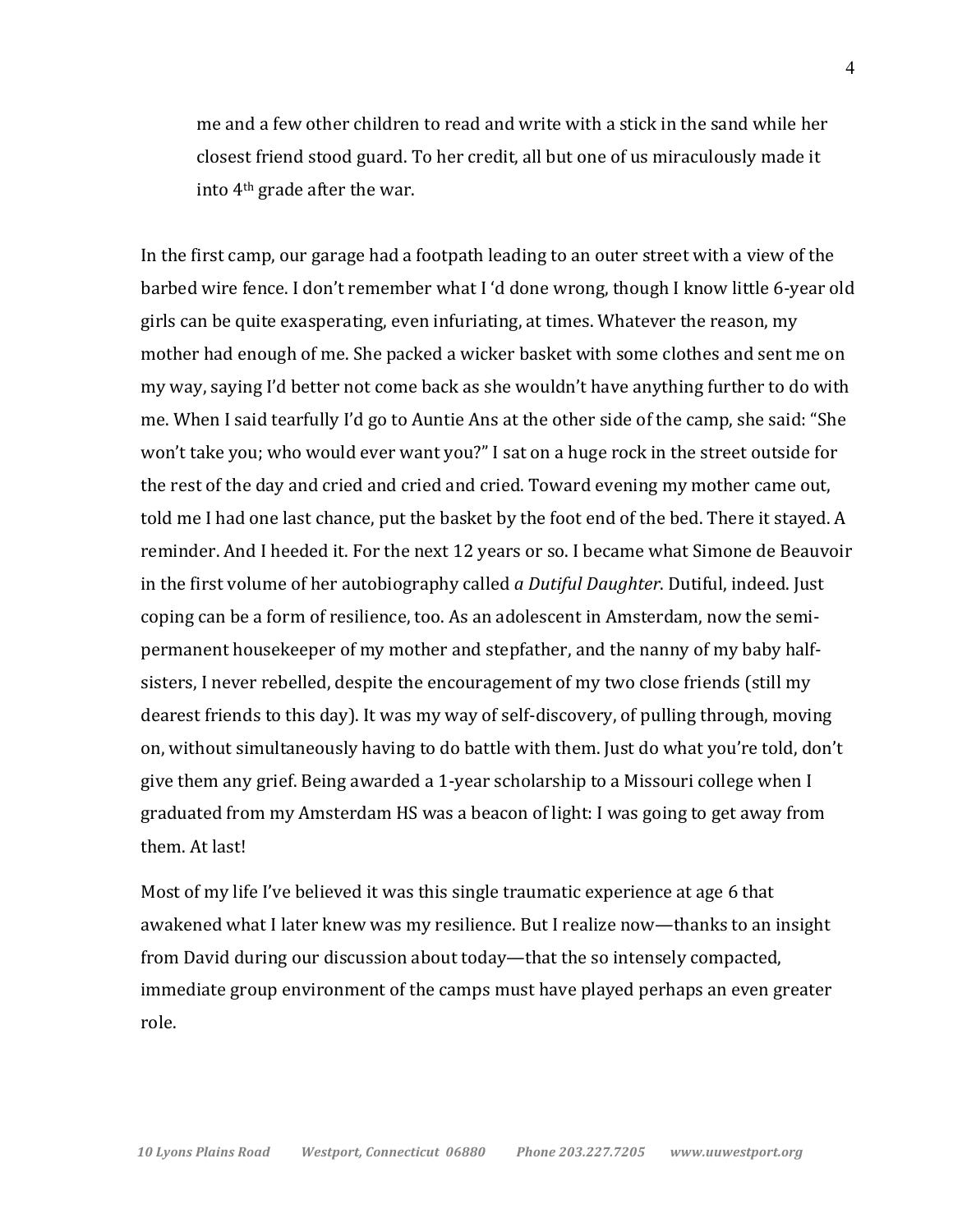Nobody had family around. Instead, the collective of 5000 women and children became one huge extended family, trudging through each day doing hard labor for the Japanese. Besides trying to survive physically and—dutifully! —obeying the Japanese orders, what kept these women going? Resilience has many components, and as a child I was not consciously aware of being surrounded by it 24 hours a day. One of its elements is humor: I do remember women writing menus: rice for breakfast, rice for lunch, rice for dinner; women telling pre-war stories or jokes, teaching the children nursery rhymes; women laughing, women singing tunes as they hung their ragged laundry on a line under the killer sun—a favorite was "Don't Fence Me In"—, women exchanging recipes for when it would be over, for when peace would return.

That 'when peace will return' embodied *hope*, another vital element of resilience. Dr. Panter-Brick writes the following:

[...] a few words on a *cultural* perspective on resilience. Let me give you an example. I conducted ... face-to-face interviews with over a thousand families, both youth and adults, in Afghanistan. If you had to boil down "resilience" to just one single word ... that word is "hope."  $\lceil ... \rceil$  I found that Afghan families believe that the future matters much more than the past in determining their present well-being: being able to get up each day and go harness resources toward securing a better future matters more than the turmoil and traumas of the past.

Unaware of the rigorous intensity of our camp environment—after the first year or so, we children didn't really understand what our mothers were talking about when they mentioned "before the war": we didn't remember—it seems clear now that I grew up virtually enveloped by a cloak of fierce resilience, that people could make it through each day while looking forward with hope in their hearts. It must have had an enduring impact on many of us children. It certainly helped shape me, as I experienced the characteristics of resilient people writ large.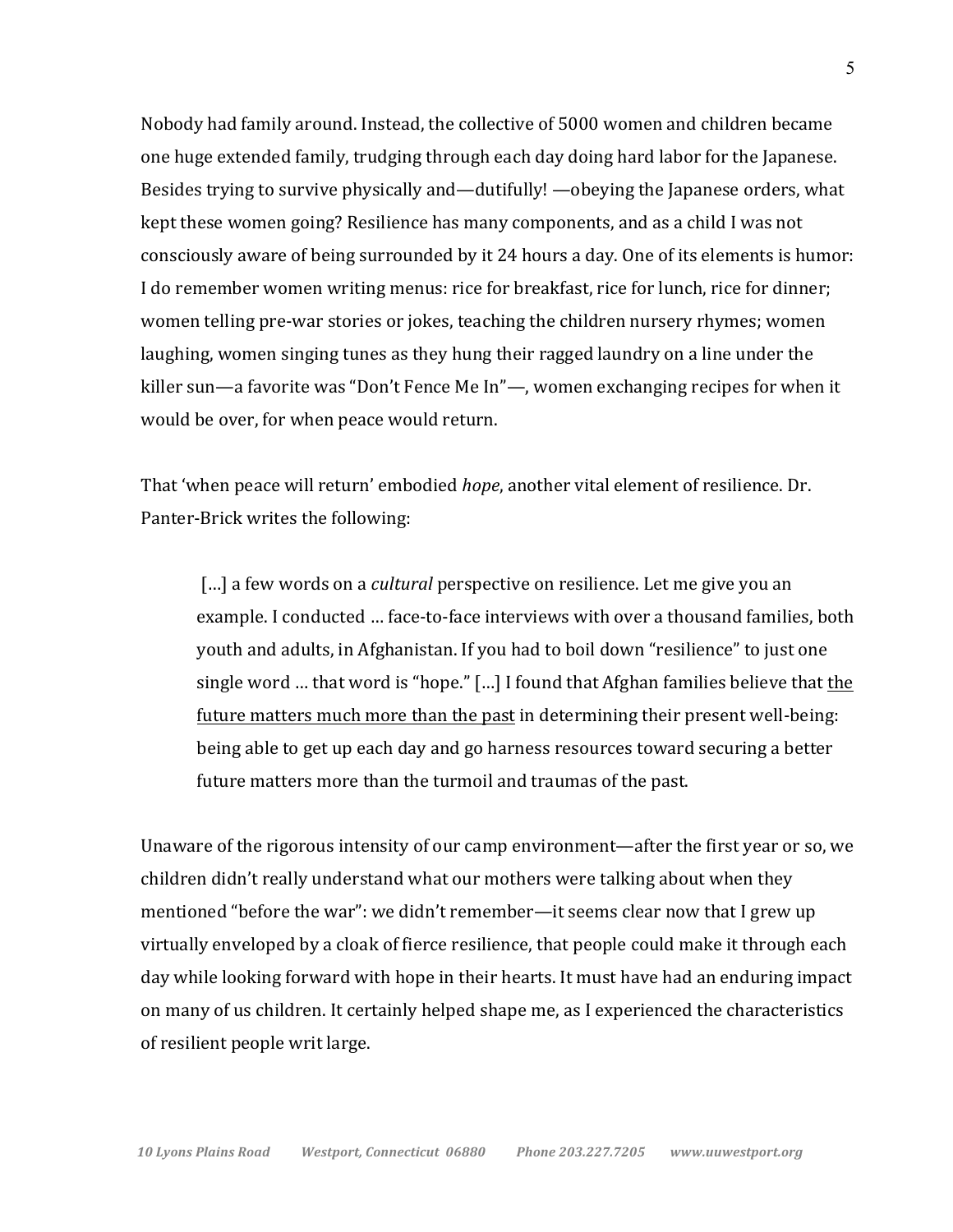Neil Farber writes: "While there is a genetic component to resilience, it is also a trait and skill set that can be learned and cultivated."

I see this genetic aspect in our family, in my maternal grandmother above all, who was my model and to this day feeds my soul. And, parenthetically, if there is such a thing as a *national* characteristic, resilience is certainly a Dutch trait, too. For 2000 years the Dutch have been reclaiming land from the sea in a country where 1/3 lies below sea level, involved in a constant struggle to literally keep their heads above water. Now that's resilience! After recovering from the catastrophic 1953 flood in the south-west of the country, they built the Delta Works to keep the North Sea out and put a stop to the endlessly recurrent disasters. Sadly, the climate change crisis is now posing a very real new threat. 

Back to the element of hope. Hope is not expectation. Expectations give rise to disappointment. I've rarely had any *expectations* in my life, other than of myself perhaps. For instance, when I entered graduate school, I didn't hope but I *expected* to come out with degrees, but that is the extent of it. However, I've always been hopeful, finding the spark of light that is so often rooted in the support system I'd discover and then nurture, thus brightening the path for the next step.

In his book *The Resiliency Advantage*, Al Siebert writes that: "It can be tough to reach out when we are going through difficult times  $-$  even if we crave connection. [...] Like all of the physical and mental resilience factors, this is a habit that we can cultivate; like building muscle, it gets stronger the more we do it. [...] Reaching out to a single friend or family member on a regular basis to touch on how things are going is sufficient. [...] belief in the goodness of humankind and having hope."

Concerning the element of hope, there is a lovely interview with Mary Oliver by Lauren Krauze, which she described not long after Oliver's death. She had asked the poet: "What content do you choose to leave out of your work?"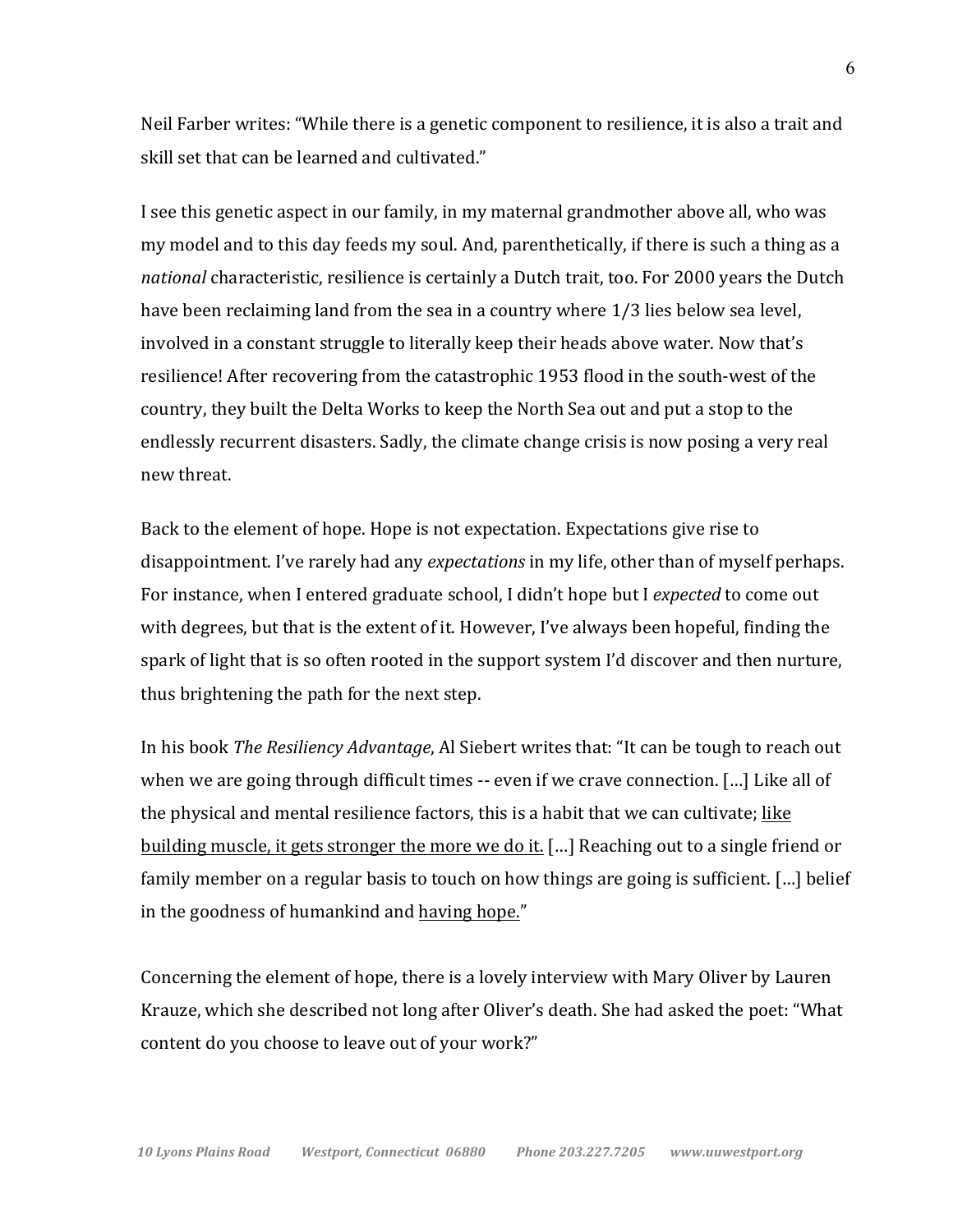"Well," Oliver said softly, "a lot of poetry these days is sardonic and full of sarcasm. I leave that stuff out." [...] "Yes," she said, shrugging. "I guess I just prefer hope."

## **BREAK FOR MUSIC**

Finally, I believe that *forgiveness*, too, is a crucial part of resilience. We can't move forward when resentment, grudges, or worse yet, hate are holding us back. And forgiveness must, I believe, be preceded and then accompanied by compassion. When there is compassion, we begin to understand why the other party operated the way it did.

Let me offer one example, again from WWII. A few weeks ago, serendipitously, I came upon a book just published in the Netherlands. Its title is: *The Man who Survived Nagasaki – the incredible story of the soldier Dick Büchel van Steenbergen.* Born in 1920, he served in the Dutch East-Indies air force, as did my father. Like my father he, too, was shot down and taken to a concentration camp in Japan where he was forced to do hard labor at a Mitsubishi shipyard in Nagasaki. On August  $9<sup>th</sup>$ , 1945, Dick van Steenbergen sees the atom bomb, attached to parachutes, dropping down. He runs for his life and miraculously survives. Last month when, having just turned 99, he was interviewed and asked whether he hated the Japanese as surely he must; he said no, he did not; very few soldiers, he said, *want* to fight in a war; and the Japanese were no exception, like the Allies they only did what in wartime they had to do; hate is toxic, he continued, and keeps you from moving on with your life. In his YouTube interview he is both serious and serene, with a wise and gentle smile. Although one might expect him to be, this was not a bitter man.

Coming full circle then, once I began to figure out what experiences my mother had lived as a child: a very shy girl, home-schooled by my grandmother in Atjeh with her two brothers; very few, if any, other peers around; sent *at age 12* to an unknown foster family in the 'motherland', a country completely foreign to her, never to live with her parents again; married at 19, a mother at  $20$  – undoubtedly unplanned  $-$ ; then from a life of relative comfort to 3  $\frac{1}{2}$  years as a POW of the Japanese. It couldn't have been easy and I, as her sole companion, was also the one target on which to let out her fears and